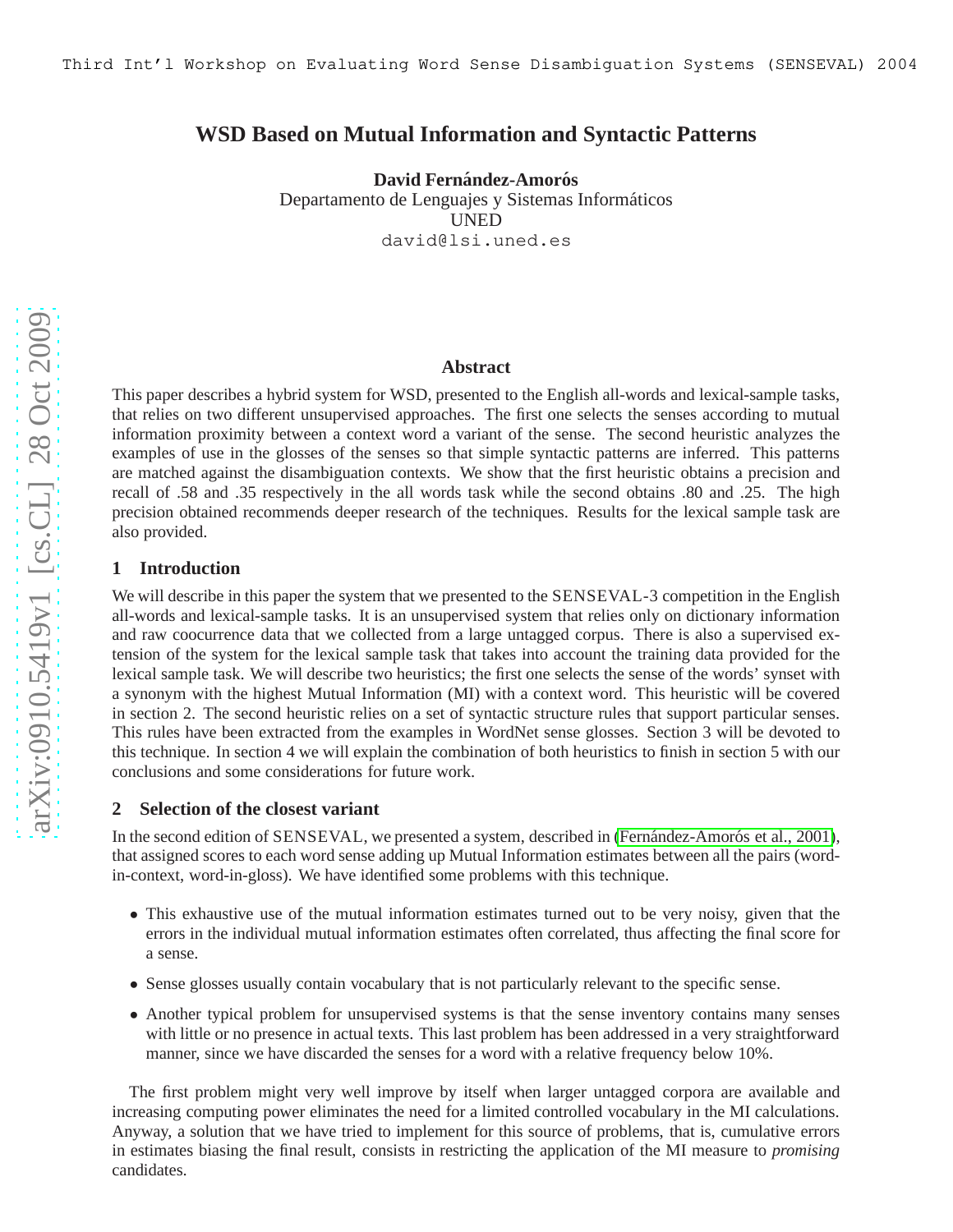An interesting criterion for the selection of these candidates is to select those words in the context that form a collocation with the word to be disambiguated, in the sense that is defined in [\(Yarowsky, 1993\)](#page-4-1). Yarowsky claimed that collocations are nearly monosemous, so identifying them would allow us to focus on very local context, which should make the disambiguation process, if not more efficient, at least easier to interpretate.

One example of test item that was incorrectly disambiguated by the systems described in (Fernández-Amorós et al., 2001) is the word *church* in the sentence :

*An ancient stone church stands amid the fields, the sound of bells cascading from its tower, calling the faithful to evensong.*

The applicable collocation here would be noun/noun so that *stone* is the context word to be used.

To address the second problem, the use of non-relevant words in the glosses, we have decided to consider only the variants (the synonyms in a synset,in the case of WordNet) of each sense. These synonyms (i.e. variants of a sense) constitute the intimate matter of WordNet synsets, a change in a synset implies a change in the senses of the corresponding words, while the glosses are just additional information of secondary importance in the design of the sense inventory. To continue with the example, the synonyms for the three synsets for church in WordNet are (excluding church itself, which is obviously common to all the synsets) :

- Christian church  $\rightarrow$  Christian (16), Christianity (11)
- church building  $\rightarrow$  building (187)
- church service  $\rightarrow$  service (6)

We didn't compute MI of compound words so instead we splitted them. Since church is the word to be disambiguated, *Christian church* is converted to *church*, *church building* to *building* and *church service* to *service*. The numbers in parenthesis indicate the MI<sup>[1](#page-1-0)</sup> between the term and *stone*. In this case we have a clear and strong preference for the second sense, which happens to be in accordance with the gold standard.

Unfortunately, we didn't have the time to finish a collocation detection procedure, we just had enough time to POS-tag the text with the Brill tagger [\(Brill, 1992\)](#page-4-2) and parse it with the Collins parser [\(Collins, 1999\)](#page-4-3). That effort was put to use in the syntactic pattern-matching heuristic in the next section, so in this case we just limited ourselves to detect, for each variant, the context word with the highest MI.

It is important to note that this heuristic is not dependent on the glosses and it is completely unsupervised, so that it is possible to apply it to any language with a sense inventory based on variants, as is the case with the languages in EuroWordNet, and an untagged corpus.

We have evaluated this heuristic and the results are shown in table [1](#page-1-1)

| Task                              | Attempted |     | Prec Recall |
|-----------------------------------|-----------|-----|-------------|
| all words                         | 1215/2041 | .58 | .35         |
| lexical sample $\vert$ 938 / 3944 |           | .45 |             |

<span id="page-1-1"></span>Table 1: Closest variant heuristic results

#### **3 Syntactic patterns**

This heuristic exploits the regularity of syntactic patterns in sense disambiguation. These repetitive patterns effectively exist, although they might correspond to different word meanings . One example is the pattern in figure [1](#page-2-0)

which usually corresponds to a specific sense of art in the SENSEVAL-2 English lexical sample task.

This regularities can be attached to different degrees of specificity. One system that made use of these regularities is [\(Tugwell and Kilgarriff, 2001\)](#page-4-4). The regularities were determined by human interaction with the system. We have taken a different approach, so that the result is a fully automatic system. As in the previous heuristic, we didn't take into consideration the senses with a relative frequency below 10%.

Due to time constraints we couldn't devise a method to identify salient syntactic patterns useful for WSD, although the task seems challenging. Instead, we parsed the examples in WordNet glosses. These examples

<span id="page-1-0"></span><sup>&</sup>lt;sup>1</sup> for words a and b, MI(a,b)= $\frac{p(a \cap b)}{p(a) \cdot p(b)}$ , the probabilities are estimated in a corpus.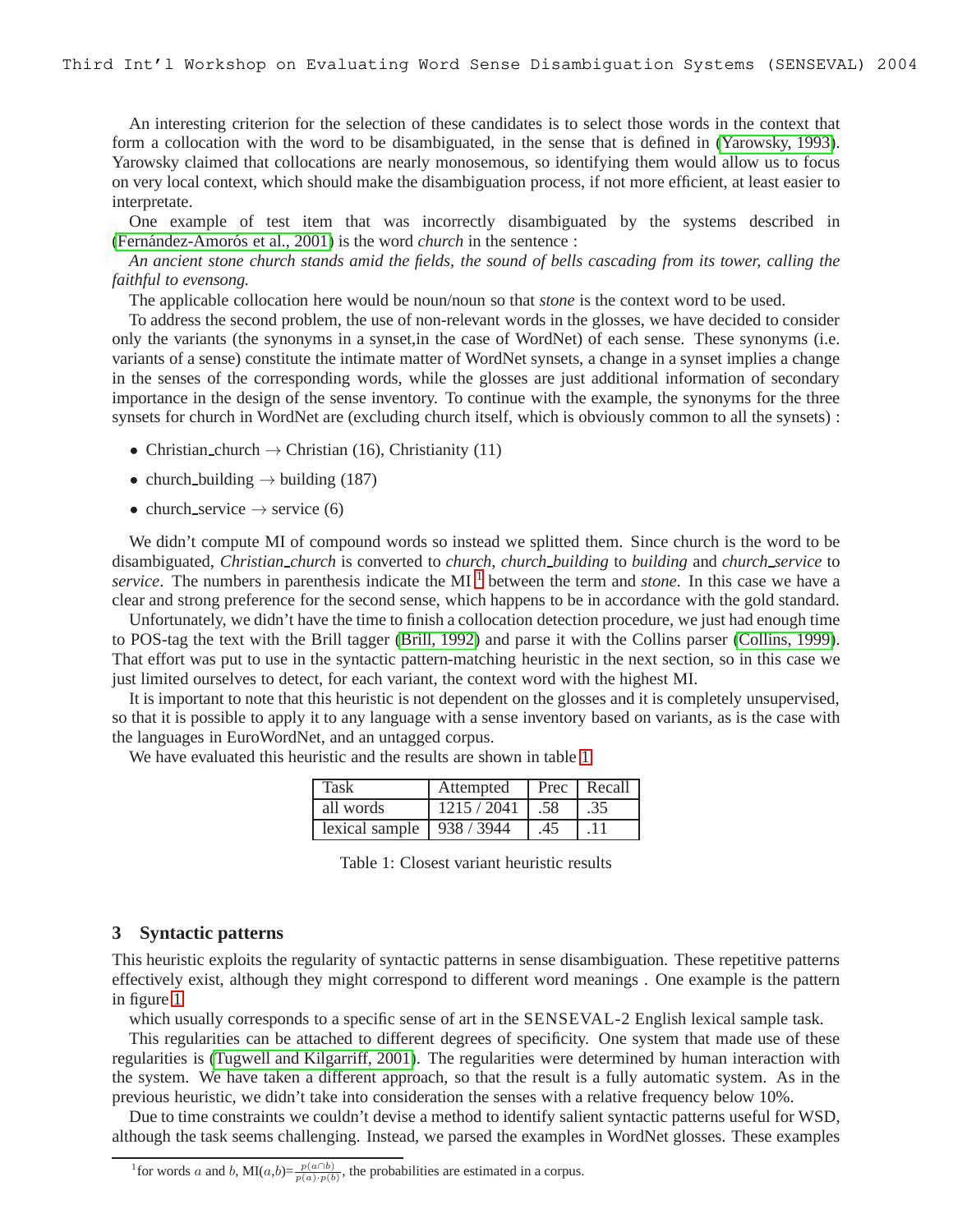

<span id="page-2-0"></span>Figure 1: Example of syntactic pattern



<span id="page-2-1"></span>Figure 2: Top-level syntactic pattern

are usually just phrases, not complete sentences, but they can be used as patterns straightaway. We parsed the test instances as well and looked for matches of the example inside the parse tree of the test instance. Coverage was very low. In order to increase it, we adopted the following strategy : To take a gloss example and go down the parse tree looking for the word to disambiguate. The subtrees of the visited nodes are smaller and smaller. Matching the whole syntactic tree of the example is rather unusual but chances increase with each of the subtrees. Of course, if we go too low in the tree we will be left with the single target word, which should in principle match all the corresponding trees of the test items of the same word. We will illustrate the idea with an example. An example of an *art* sense gloss is : *Architecture is the art of wasting space beatifully*. We can see the parse tree depicted in figure [2.](#page-2-1)

We could descend from the root, looking for the occurrence of the target word and obtain a second, simpler, pattern, shown in figure [3.](#page-3-0)

Following the same procedure we would acquire the patterns shown in figures [4](#page-3-1) y [5,](#page-3-2) and the we would be left with mostly useless pattern shown in figure [6](#page-4-5)

Since there is an obvious tradeoff between coverage and precision, we have only made disambiguation rules based on the first three syntactic levels, and rejected rules with a pattern with only one word.

Still, coverage seems to be rather low and there are areas of the pattern that look like they could be generalized without much loss of precision, even when it might be difficult to identify them. Our hypothesis is that function words play an important role in the discovery of these syntactic patterns. We had no time to further investigate the fine-tuning of these patterns, so we added a series of transformations for the rules already obtained. In the first place, we replaced every tagged pronoun form with a wildcard meaning that every word tagged as a pronoun would match. In order to increase even more the number of rules we derive more rules keeping the part-of-speech tags and replacing content words with wilcards.

We wanted to derive a larger set of rules, with the two-fold intention of achieving increased coverage and also to test if the approach was feasible with a rule set in the order of the hundreds of thousands or even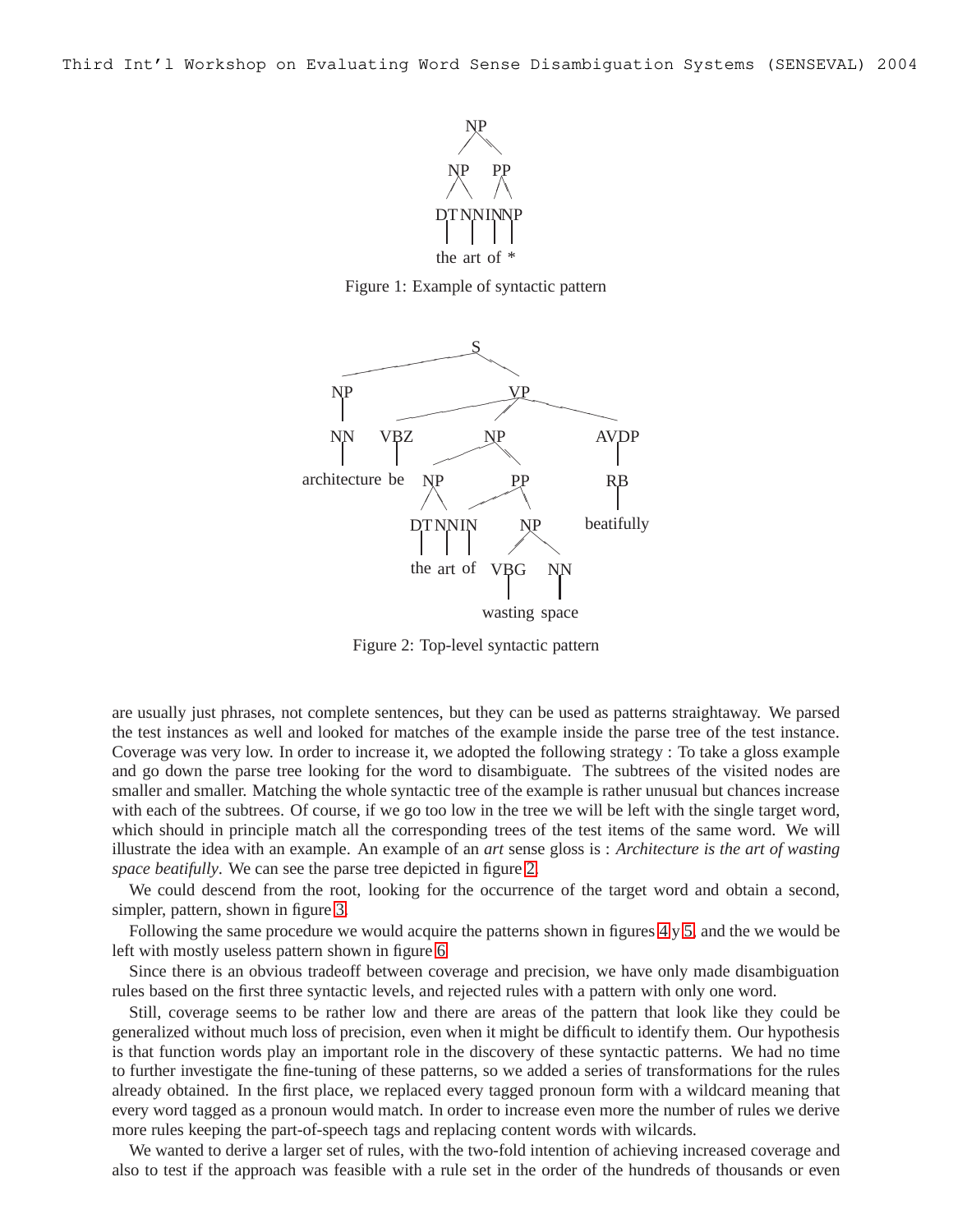

Figure 3: Second syntactic pattern

<span id="page-3-0"></span>

<span id="page-3-1"></span>Figure 4: third syntactic pattern

millions. Every rule specifies the word for which it is applicable (for the sake of efficiency) and the sense the rule supports, as well as the syntactic pattern. We derived new rules in which we substituted the word to be disambiguated for each of its variants in the corresponding sense (i.e. the synonyms in the corresponding synset). The substitution was carried out sensibly in all the four fields of the rule, with the new word-sense (corresponding to the same synset as the old one), the new variant and the new syntactic pattern. This way we were able to effectively multiply the size of the rule set.

We have also derived a set of disambiguation rules based on the training examples for the English lexical sample task. The final rule set consists of more than 300000 rules. The score for a sense is determined by the total number of rules it matches. We only take the sense with the highest score.

The results of the evaluation for this heuristic are shown in table [2](#page-4-6)

#### **4 Combination**

Since we are interested in achieving a high recall and both our heuristics have low coverage, we decided to combine the results in a blind way with the first sense heuristic. We did a linear combination of the three heuristics, weighting the three of them equally, and returned the sense with the highest score.

the art DT NN  $\!\! /$  $\!\! /$ ❚ ❚ NP

<span id="page-3-2"></span>Figure 5: fourth syntactic pattern